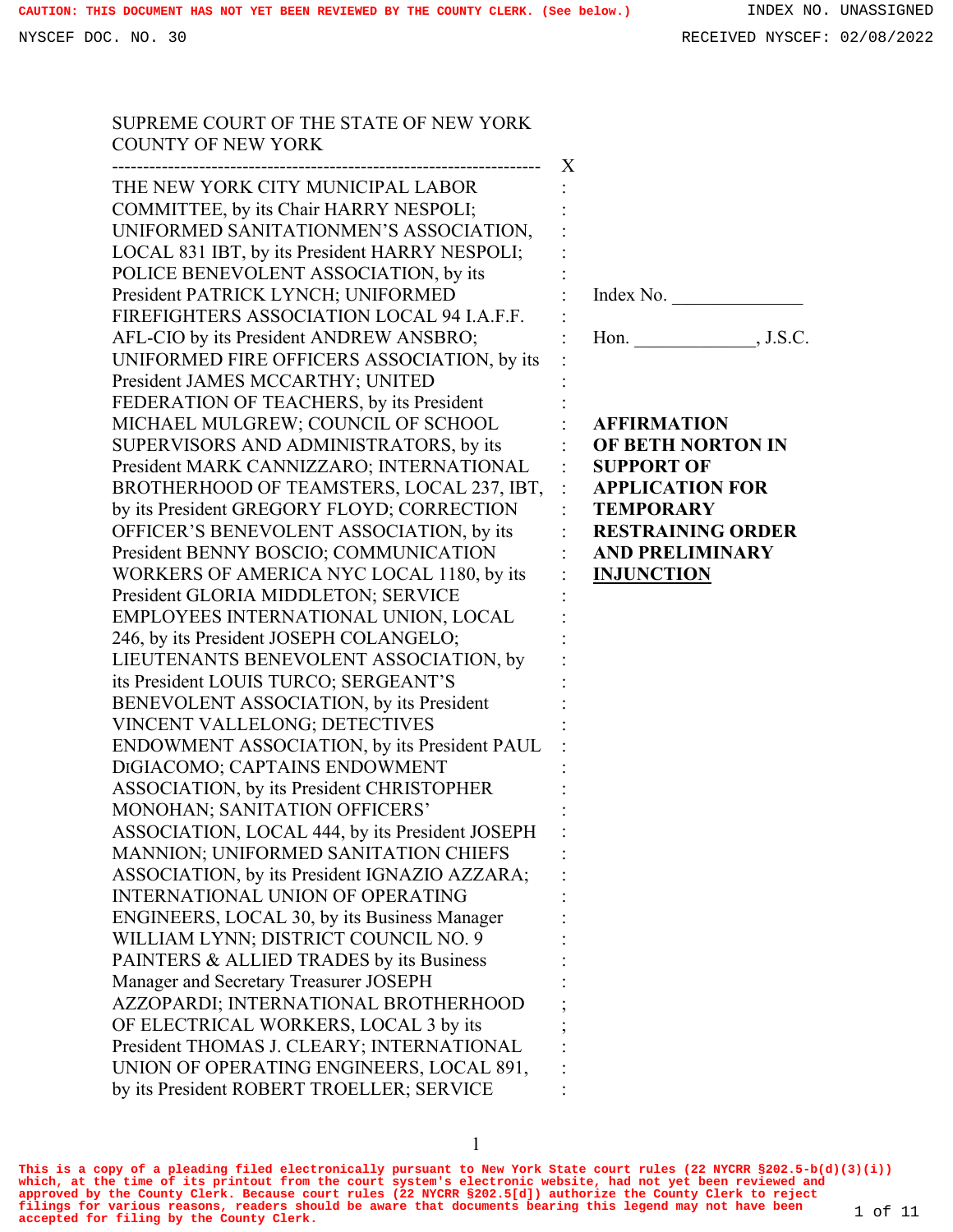| EMPLOYEES INTERNATIONAL UNION, LOCAL                 |  |
|------------------------------------------------------|--|
| 300 by its President JAMES GOLDEN;                   |  |
| BOILERMAKERS, BLACKSMITHS & METAL                    |  |
| WORK MECHANICS, LOCAL 5, by its Business             |  |
| Manager STEVE LUDWIGSON; SERVICE                     |  |
| <b>EMPLOYEES INTERNATIONAL UNION</b>                 |  |
| SUPERVISORS, LOCAL 621, by its President CARL        |  |
| CHIARAMONTE; ORGANIZATION OF STAFF                   |  |
| ANALYSTS, by its President ROBERT CROGHAN;           |  |
| N.Y.C. DISTRICT COUNCIL OF CARPENTERS,               |  |
| UBCJA, by its President PAUL CAPURSO;                |  |
| CORRECTION CAPTAINS' ASSOCIATION, INC., by           |  |
| its President PATRICK FERRAIUOLO; UNITED             |  |
| PROBATION OFFICERS ASSOCIATION, by its               |  |
| President DALVANIE POWELL; ALLIED BUILDING           |  |
| <b>INSPECTORS LOCAL 211, by its President NELSON</b> |  |
| MAS,                                                 |  |
|                                                      |  |
| Plaintiffs,                                          |  |
|                                                      |  |
| -against-                                            |  |
| THE CITY OF NEW YORK; BOARD OF                       |  |
| EDUCATION OF THE CITY SCHOOL DISTRICT OF             |  |
| THE CITY OF NEW YORK; and THE NEW YORK               |  |
| CITY HOUSING AUTHORITY,                              |  |
|                                                      |  |
| Defendants.                                          |  |
|                                                      |  |

**BETH NORTON**, an attorney duly admitted to practice before the Courts of the State of

New York, affirms the following under penalty of perjury:

1. I am General Counsel of Plaintiff United Federation of Teachers' ("UFT") and am

fully familiar with the content of the collective bargaining agreements between the UFT and

Board of Education of the City School District of New York (the Board does business as the

"Department of Education") (the "DOE") covering teachers and all UFT-represented employees

employed by the DOE.

**This is a copy of a pleading filed electronically pursuant to New York State court rules (22 NYCRR §202.5-b(d)(3)(i)) which, at the time of its printout from the court system's electronic website, had not yet been reviewed and** approved by the County Clerk. Because court rules (22 NYCRR §202.5[d]) authorize the County Clerk to reject<br>filings for various reasons, readers should be aware that documents bearing this legend may not have been 2 of 11<br>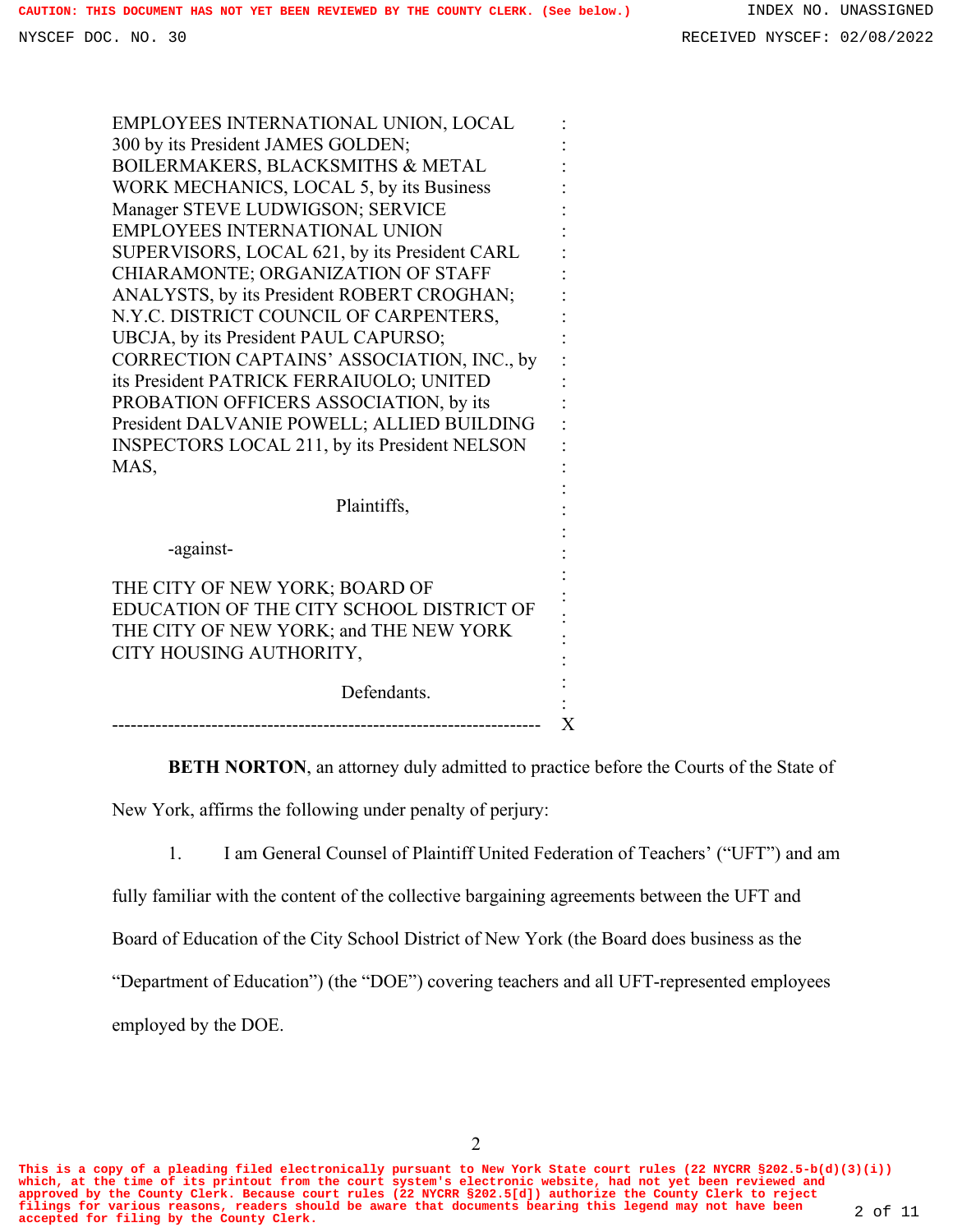2. Part of my duties and responsibilities as General Counsel is to participate in negotiating and drafting collective bargaining agreements ("CBAs") and other agreements entered into on behalf of the UFT's over 100,000 represented employees. I also represent the UFT in a wide range of matters before both state and federal administrative agencies, arbitrators, state and federal courts.

3. I have personal knowledge of the matters set forth in this affirmation, except for such matters as are based on my review of court files or other relevant documents, and I believe such matters to be true.

4. I submit this affirmation in support of Plaintiffs' Order to Show Cause for a temporary restraining order and preliminary injunction enjoining Defendants from summarily terminating unvaccinated employees represented by Plaintiffs without due process.

I. The History of Negotiations Between UFT and DOE

5. On August 24, 2021, DOHMH Commissioner Chokshi imposed the first version of a COVID-19 vaccination mandate (the "Mandate") for all employees in the City school district, which requires all DOE staff, City employees, and contractors who "work in-person in a DOE school setting or DOE building" and others in City schools to – no later than September 27,  $2021$  $2021$  – provide proof that they have at least received the first dose of a vaccine.<sup>1</sup>

6. The Mandate was amended twice: on September 15, 2021 to provide for reasonable accommodations<sup>[2](#page-2-1)</sup>; and on September 28, 2021 to change the compliance deadline to October 1, 2021.[3](#page-2-2)

<span id="page-2-1"></span>**This is a copy of a pleading filed electronically pursuant to New York State court rules (22 NYCRR §202.5-b(d)(3)(i)) which, at the time of its printout from the court system's electronic website, had not yet been reviewed and approved by the County Clerk. Because court rules (22 NYCRR §202.5[d]) authorize the County Clerk to reject filings for various reasons, readers should be aware that documents bearing this legend may not have been accepted for filing by the County Clerk.** 3 of 11

<span id="page-2-2"></span><span id="page-2-0"></span><sup>&</sup>lt;sup>1</sup> Order of the Commissioner of Health and Mental Hygiene to Require COVID-19 Vaccination For Department of Education Employees, Contractors, and Others, NEW YORK CITY DEPARTMENT OF HEALTH AND MENTAL HYGIENE (Aug. 24, 2021), https://www1.nyc.gov/assets/doh/downloads/pdf/covid/covid-19-vaccination-requirement-doe.pdf

<sup>&</sup>lt;sup>2</sup> Order of the Commissioner of Health and Mental Hygiene To Require COVID-19 Vaccination for Department of Education Employees, Contractors, Visitors, and Others, NEW YORK CITY DEPARTMENT OF HEALTH AND MENTAL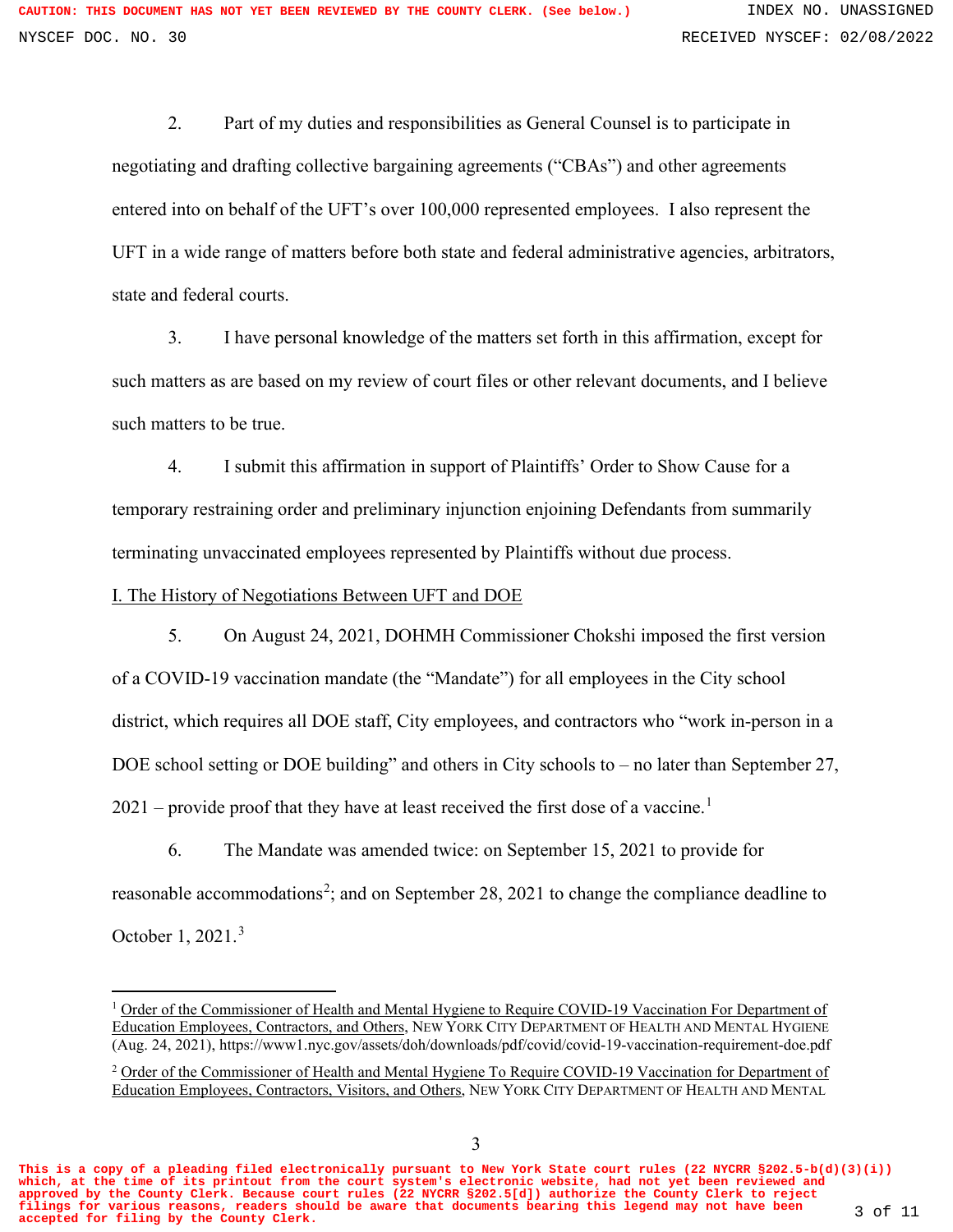7. Having already begun discussions with the UFT over a prior vax-or-test mandate, the DOE initially engaged in bargaining with the UFT on the impact and implementation of the new Mandate and did not challenge the UFT's declaration of impasse in this regard. The Public Employment Relations Board ("PERB") found the matter appropriate for impasse assistance, and appointed Martin F. Scheinman to mediate the matter.

8. On September 10, 2021, after expedited mediation and then binding arbitration between the UFT, the City and DOE, over the span of some 18 days, Arbitrator Scheinman issued an award concerning pay and personnel policies related to the implementation of the Mandate.<sup>[4](#page-3-0)</sup>

- 9. The UFT Award generally provides, as relevant here, that:
	- a. Employees had until November 30, 2021 to elect to either (1) separate from service with incentives or (2) remain on an extended unpaid leave through September 5, 2022 with health benefits and the ability to return if vaccinated or the mandate is lifted.
	- b. If an unvaccinated employee did not select either of these options by the November 30, 2021 deadline, as of December 1, 2021, the City employers "shall *seek to* unilaterally separate employees who have not opted" to either separate from service or remain on an unpaid leave. However, all

<sup>3</sup> Order of the Commissioner of Health and Mental Hygiene Revising the Effective Date for Required COVID-19 Vaccination for Department of Education Employees, Contractors, Visitors, and Others, NEW YORK CITY DEPARTMENT OF HEALTH AND MENTAL HYGIENE (Sept. 28, 2021), https://www1.nyc.gov/assets/doh/downloads/pdf/covid/covid-19-vaccination-requirement-doe-3.pdf

**This is a copy of a pleading filed electronically pursuant to New York State court rules (22 NYCRR §202.5-b(d)(3)(i)) which, at the time of its printout from the court system's electronic website, had not yet been reviewed and approved by the County Clerk. Because court rules (22 NYCRR §202.5[d]) authorize the County Clerk to reject filings for various reasons, readers should be aware that documents bearing this legend may not have been accepted for filing by the County Clerk.** 4 of 11

HYGIENE (Sept. 15, 2021) https://www1.nyc.gov/assets/doh/downloads/pdf/covid/covid-19-vaccinationrequirement-doe-2.pdf

<span id="page-3-0"></span><sup>&</sup>lt;sup>4</sup> See Board of Education of the City School District of the City of New York and United Federation of Teachers, Local 2, AFT, AFT-CIO (Impact Bargaining), Arbitration Award (Sept. 10, 2021) (the "UFT Award"), Complaint Ex. 1.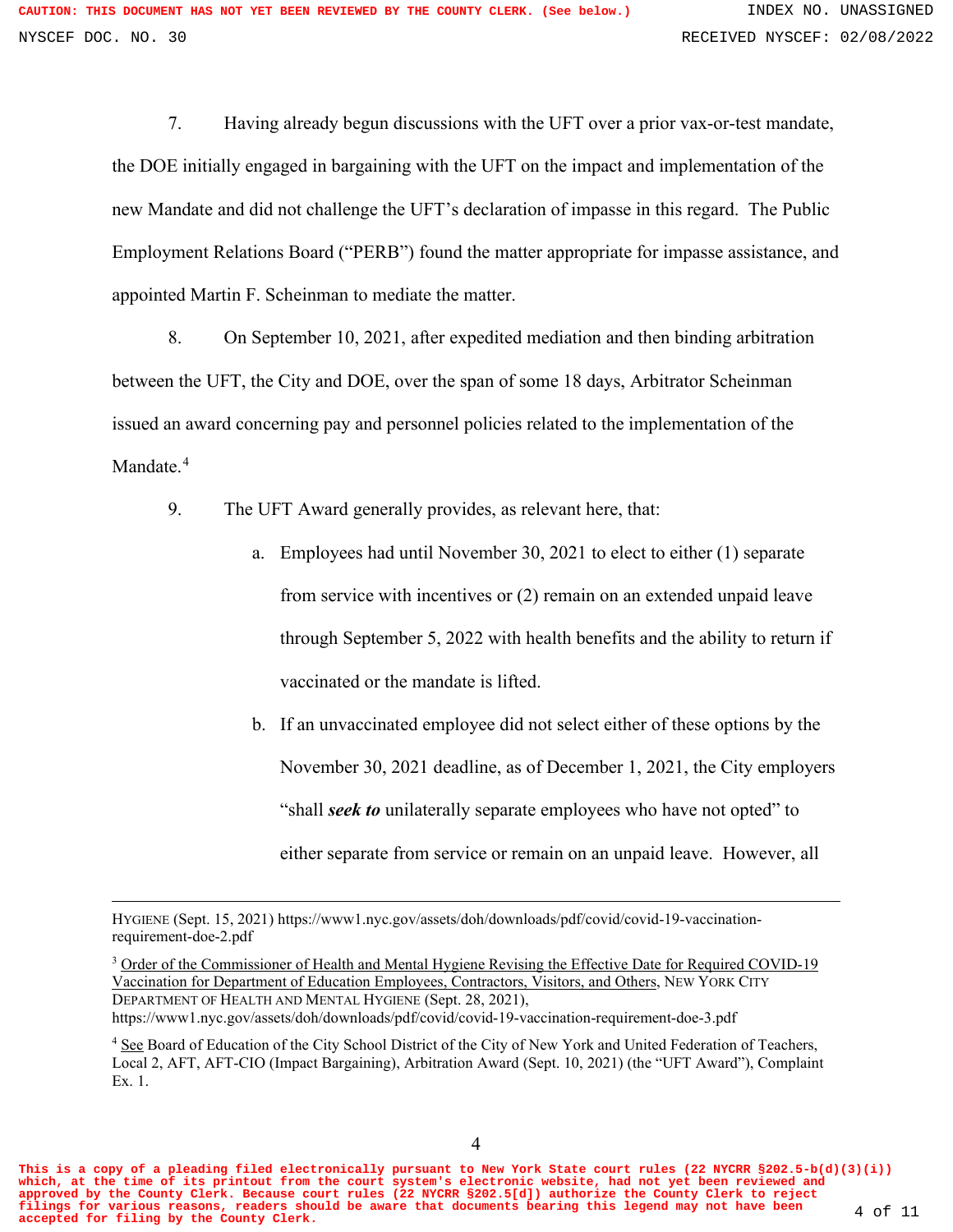parties reserved their existing rights in this regard, as the Awards explicitly state: "except for the express provisions contained, herein, all parties retain all legal rights at all times relevant, herein."<sup>[5](#page-4-0)</sup>

10. While the terms of the UFT Award were incorporated into the UFT's CBAs by law, critically, the Award did not provide for any policy related to termination, because those procedures remain unchanged. Moreover, the Award *does not* determine that the DOE has a right to summarily terminate unvaccinated employees who have not selected from the personnel policies available to them by November 30, 2021. Rather, the Award states that City employers can "seek to" terminate those employees, which they have now done in an impermissible manner, given the Awards' explicit reservation of rights.

## II. Vaccination Status Is Not A Bar To DOE Employment

11. Approximately 240 UFT-represented DOE employees continue to work for the DOE remotely without being vaccinated for COVID-19, having received a medical exemption or a religious accommodation. The DOE has advised that some of these employees will be directed to work in-person at non-school facilities later this month, which is permissible under the Mandate.

12. From August 23, 2021 through at least November 22, 2021, the DOE sent numerous emails to staff regarding the vaccine mandate and consequences of an employee's failure to comply with the DOE Mandate. None of the email communications indicate, or even mention, that unvaccinated UFT members will be subject to summary termination without regard to due process rights. See 8/23/21 communication attached hereto as Exhibit 1; 9/12/21 communication attached hereto as Exhibit 2; 9/23/21 communication attached hereto as Exhibit

<span id="page-4-0"></span>**This is a copy of a pleading filed electronically pursuant to New York State court rules (22 NYCRR §202.5-b(d)(3)(i)) which, at the time of its printout from the court system's electronic website, had not yet been reviewed and approved by the County Clerk. Because court rules (22 NYCRR §202.5[d]) authorize the County Clerk to reject filings for various reasons, readers should be aware that documents bearing this legend may not have been accepted for filing by the County Clerk.** 5 of 11

<sup>5</sup> See Complaint Ex. 1 at 17-18 (emphasis added).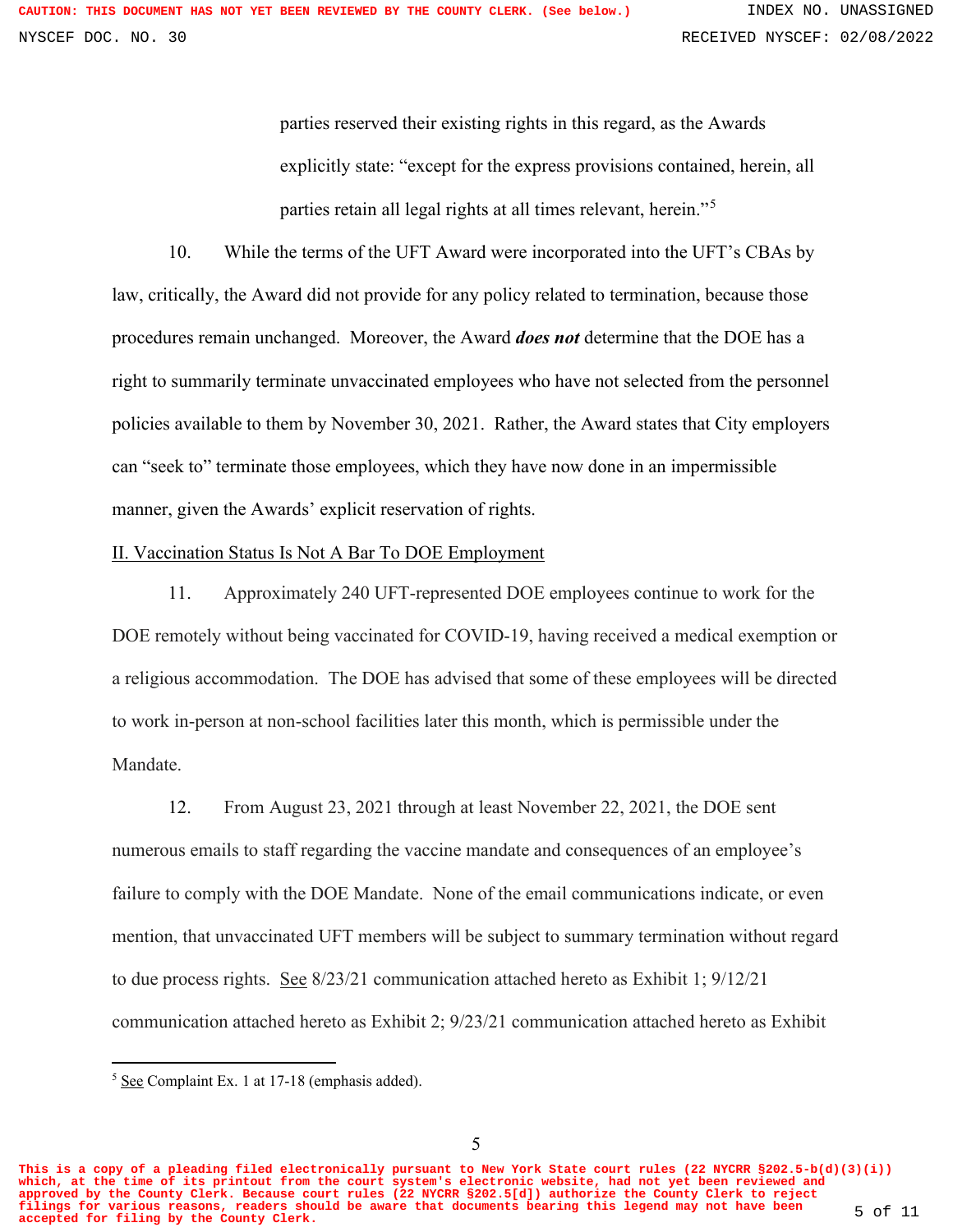3; 9/26/21 communication attached hereto as Exhibit 4; 9/1/21 communication attached hereto as Exhibit 5; 11/22/21 communication attached hereto as Exhibit 6.

## III. The Instant Emergency

13. On or about January 31, 2022, the DOE's Division of Human Resources sent an email to unvaccinated UFT members, stating that they would be terminated effective February 11, 2022 due to failure to comply with the DOE Vaccination Mandate.[6](#page-5-0)

14. The January 31, 2022 email further advised UFT members that "your health insurance coverage through the City will also cease upon termination."

15. Though the January 31, 2022 email<sup>[7](#page-5-1)</sup> mentions "COBRA"<sup>[8](#page-5-2)</sup> coverage, former employees must purchase such coverage at a cost of between \$877.13 and \$3,788.26 per month. Attached hereto as Exhibit 8 is a breakdown of the monthly COBRA rates for former DOE employees effective January 1, 2022.

16. Many UFT members, such as paraprofessionals – who make up 44% of the UFT represented employees subject to termination – earn a salary of between \$27,920 and \$44,416 while employed by the DOE. Attached hereto as Exhibit 9 is a salary schedule for paraprofessionals.

17. Pursuant to the UFT Award, a myriad of UFT members, including those with lower salaries, have been off payroll since approximately October 4, 2021, and as a result have had no income for months. Most of these members live in New York City, with its attendant high cost of living.

<span id="page-5-2"></span>**This is a copy of a pleading filed electronically pursuant to New York State court rules (22 NYCRR §202.5-b(d)(3)(i)) which, at the time of its printout from the court system's electronic website, had not yet been reviewed and approved by the County Clerk. Because court rules (22 NYCRR §202.5[d]) authorize the County Clerk to reject filings for various reasons, readers should be aware that documents bearing this legend may not have been accepted for filing by the County Clerk.** 6 of 11

<span id="page-5-0"></span><sup>6</sup> Attached hereto as Ex 7.

<span id="page-5-1"></span> $7$  Ex. 7.

<sup>8</sup> Consolidated Omnibus Budget Reconciliation Act, 29 U.S.C. §1161 et seq.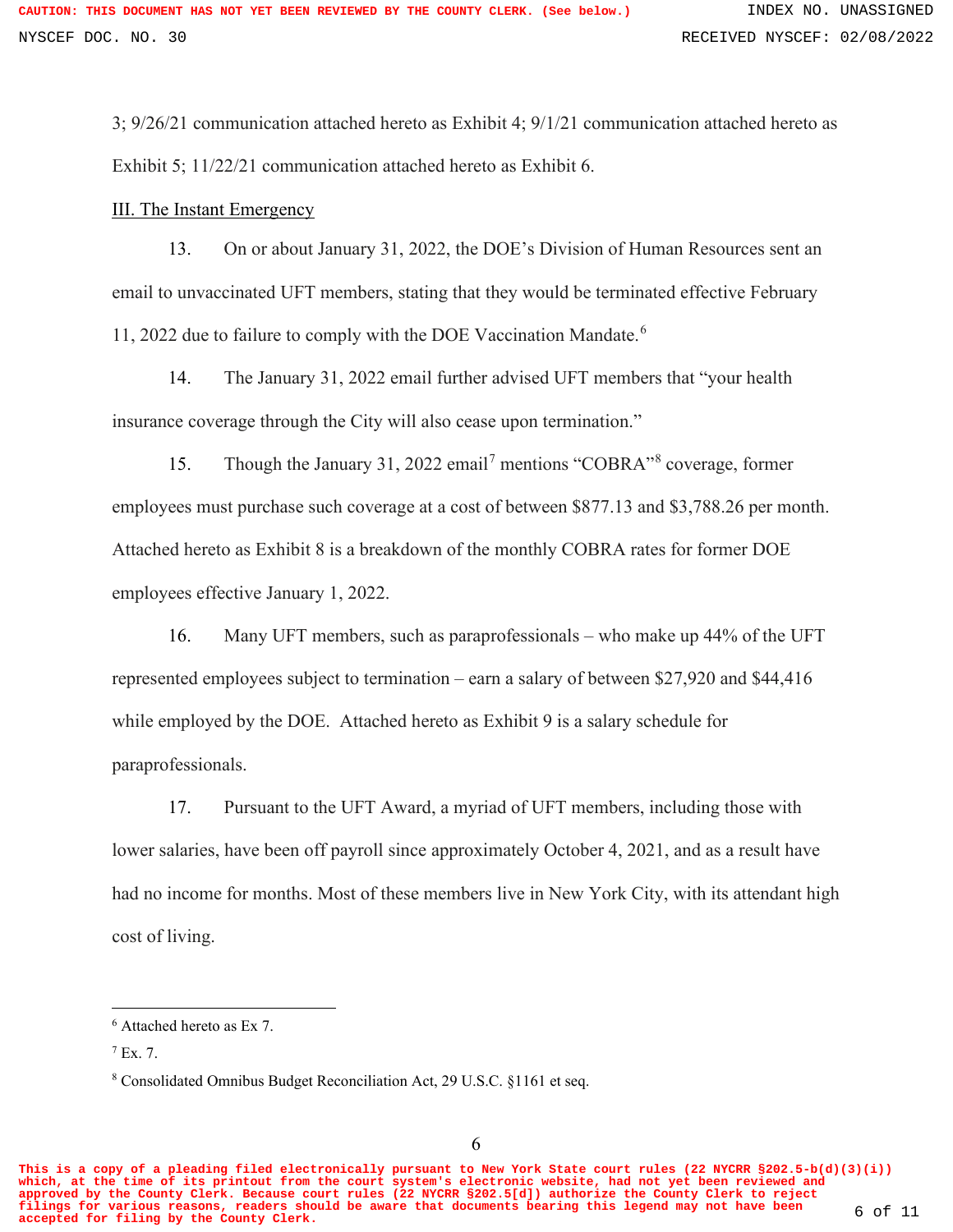18. Upon information and belief, purchasing COBRA coverage - which can cost up to \$3,788.26 per month – would be financially crippling for many of those UFT members who have been off payroll now for more than four months.

19. Even worse, some UFT members that received the January 31, 2022 termination notice have serious medical conditions and will be irreparably harmed by a loss of employerprovided health coverage on February 11, 2022.

20. The UFT contacted each of the more than 700 members who received the January 31, 2022 termination notification. Many of those contacted indicated that they have significant health conditions such as epileptic seizures, pregnancy, and severe heart conditions that would result in serious illness or injury should they lose their health insurance coverage on February 11, 2022 as scheduled. This includes UFT members who are receiving critical lifesaving medical treatment that could be interrupted by a loss of health insurance coverage on February 11, 2022.

21. Further, many of those being terminated were deprived of a legitimate review of their religious accommodation application, which, if provided, could well have precluded their termination. These are people that should have fallen within the protection of the Second Circuit's decision in Kane v. de Blasio, 19 F.4th 152 (2d Cir. 2021). There, the Second Circuit determined that the DOE's standards for evaluating religious accommodation requests were improperly constricted.

22. Pursuant to the order in Kane, the DOE was required to reconsider certain applications under more appropriate standards. But, the DOE has predominately limited this review solely to employees who actually applied and actually appealed denials of their religious accommodation applications.

7

**This is a copy of a pleading filed electronically pursuant to New York State court rules (22 NYCRR §202.5-b(d)(3)(i)) which, at the time of its printout from the court system's electronic website, had not yet been reviewed and approved by the County Clerk. Because court rules (22 NYCRR §202.5[d]) authorize the County Clerk to reject filings for various reasons, readers should be aware that documents bearing this legend may not have been accepted for filing by the County Clerk.** 7 of 11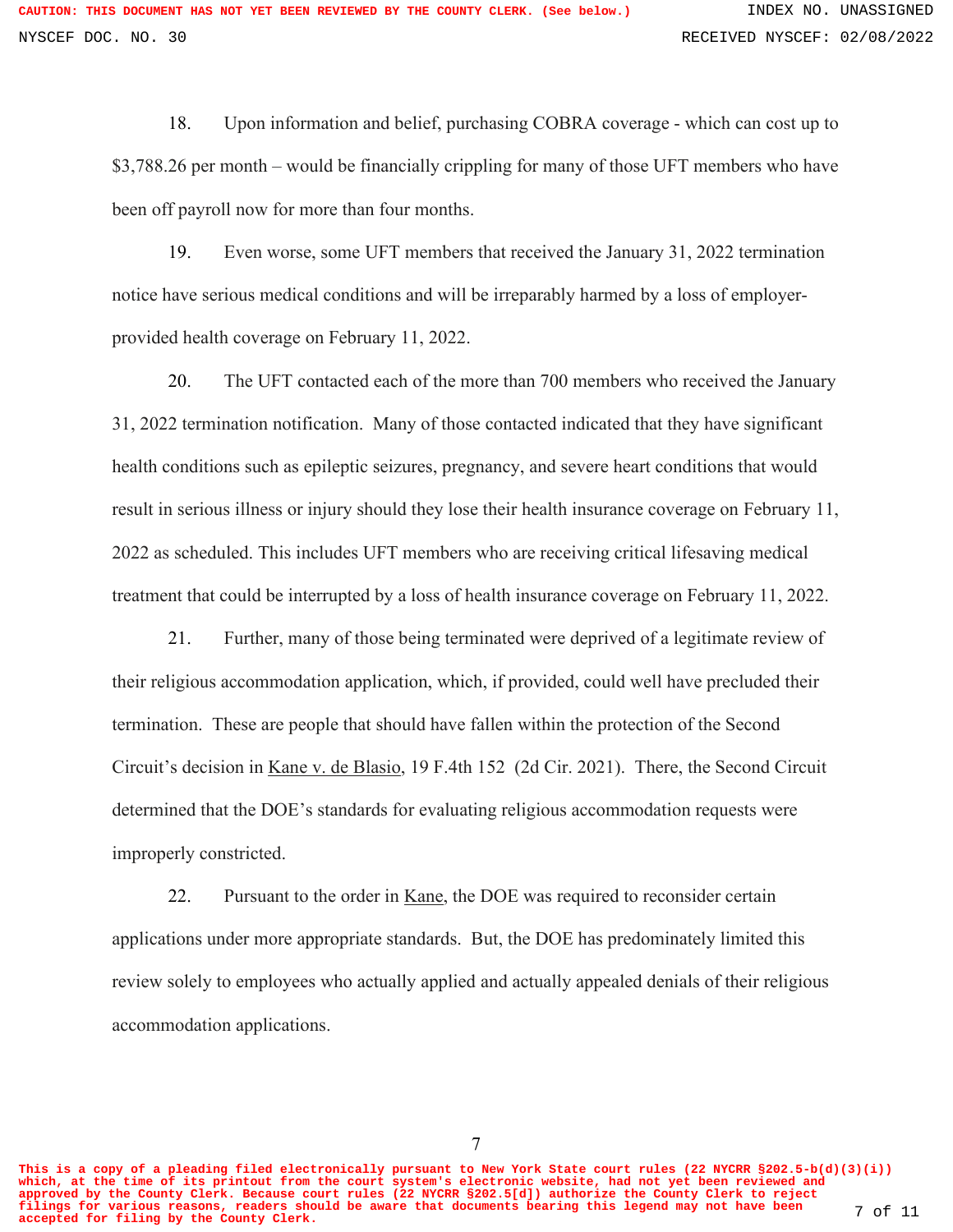23. Since the order in Kane was issued, many UFT members have advised the UFT that they were deterred from filing an application for accommodation under the original narrow parameters because they knew they would be denied. Others applied and were deterred from appealing on the same basis. Indeed, by communicating the narrow parameters the DOE hoped to cut down on applications that it did not intend to grant.

24. While the DOE has begun denying these post- $K$ ane applications at the agency level, they are not permitting those employees to appeal, as others were able. Now, some of these employees – who are subject to the same unconstitutional procedures rejected by the Second Circuit – are among those who received notices earlier this week that they will be summarily terminated effective February 11, 2022. By placing these individuals on the termination list before some of their initial applications have been determined, the DOE demonstrates that they will be summarily denied, just as the DOE is seeking to summarily terminate them.

## IV. Due Process Applicable to Employees Represented by the UFT

25. Before the most drastic action of termination, UFT members are entitled to access to the due process protections embodied in statutes and agreements the DOE is compelled to follow. To hold otherwise would dismantle the statutory and contractual due process procedures afforded to UFT members as public employees.

26. The UFT is a voluntary and unincorporated labor organization which operates pursuant to the General Associations Law of New York State. The UFT is, and has been, the exclusive bargaining representative of several units of employees, including classroom teachers, guidance counselors, paraprofessionals, occupational therapists, speech therapists, school psychologists, school secretaries, school social workers, nurses, administrative education analysts, and substitute teachers.

8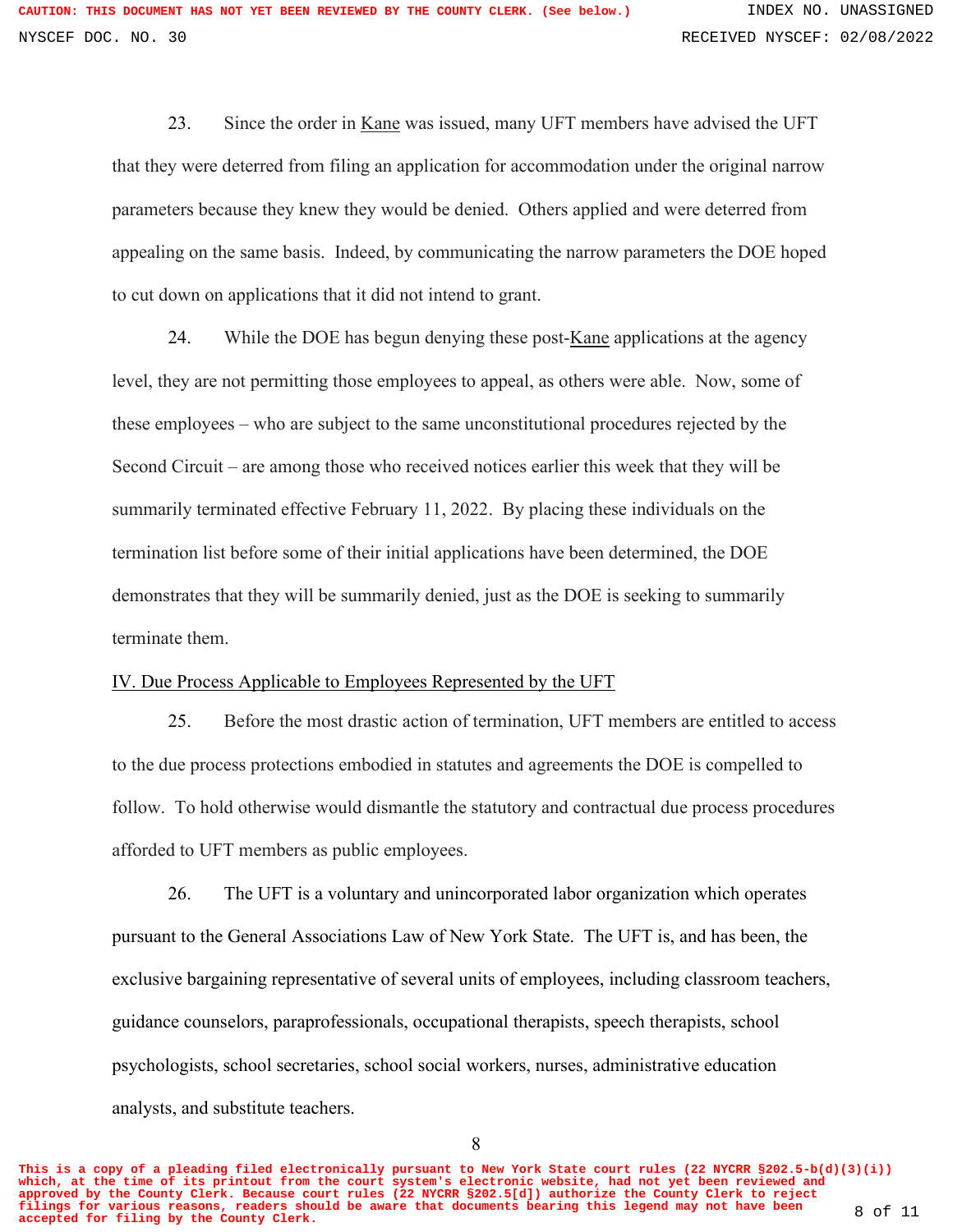27. When the DOE seeks to take disciplinary action against UFT-represented employees, UFT members are entitled to due process procedures, including those set forth in Education Law § 3020-a as amended by the CBAs between the DOE and UFT, Civil Service Law  $\S$  75, and other negotiated CBAs.

28. Tenured pedagogues such as classroom teachers, guidance counselors, school secretaries, school social workers, and school psychologists, can only be disciplined after an Education Law § 3020-a due process hearing before a neutral hearing officer. See Education Law 3020-a; Article 21 of the Classroom Teacher CBA, attached hereto as Exhibit 10.

29. Other UFT-represented DOE employees such as paraprofessionals, occupational therapists, speech therapists, nurses, and substitute teachers are entitled to a just cause hearing pursuant to their respective collective bargaining agreements prior to the termination of their employment. See Articles 18 and 19 of the Nurses and Therapists collective bargaining agreement, attached hereto as Exhibit 11, and Articles 22 and 23 of the Paraprofessionals collective bargaining agreement, attached hereto as Exhibit 12.

30. Probationary DOE teachers are also entitled to contractual review procedures when facing termination of employment including an appeal of their termination to the DOE Chancellor. See Ex. 10, Article 21.D.

**This is a copy of a pleading filed electronically pursuant to New York State court rules (22 NYCRR §202.5-b(d)(3)(i)) which, at the time of its printout from the court system's electronic website, had not yet been reviewed and approved by the County Clerk. Because court rules (22 NYCRR §202.5[d]) authorize the County Clerk to reject filings for various reasons, readers should be aware that documents bearing this legend may not have been accepted for filing by the County Clerk.** 9 of 11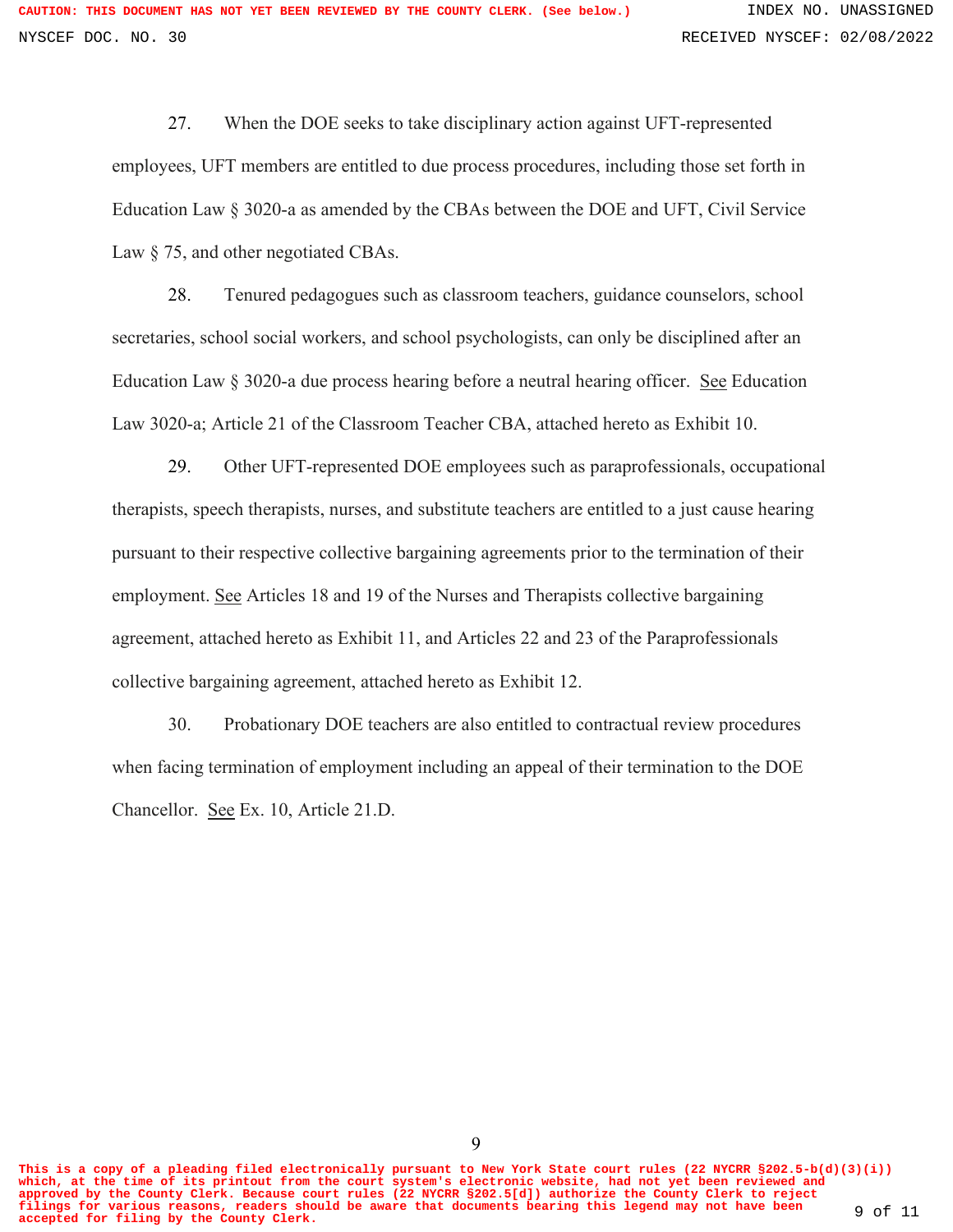31. Therefore, the DOE's attempt to summarily terminate unvaccinated employees

denies UFT-represented DOE employees the rights they are *guaranteed* by statute and contract prior to adverse employment action.

**WHEREFORE**, I respectfully request that the Order to Show Cause be granted, and for such other and further relief this Court deems just and proper.

Dated: New York, New York February 8, 2022

By: BETH A. NORTON

**This is a copy of a pleading filed electronically pursuant to New York State court rules (22 NYCRR §202.5-b(d)(3)(i)) which, at the time of its printout from the court system's electronic website, had not yet been reviewed and** approved by the County Clerk. Because court rules (22 NYCRR §202.5[d]) authorize the County Clerk to reject<br>filings for various reasons, readers should be aware that documents bearing this legend may not have been 10 of 11